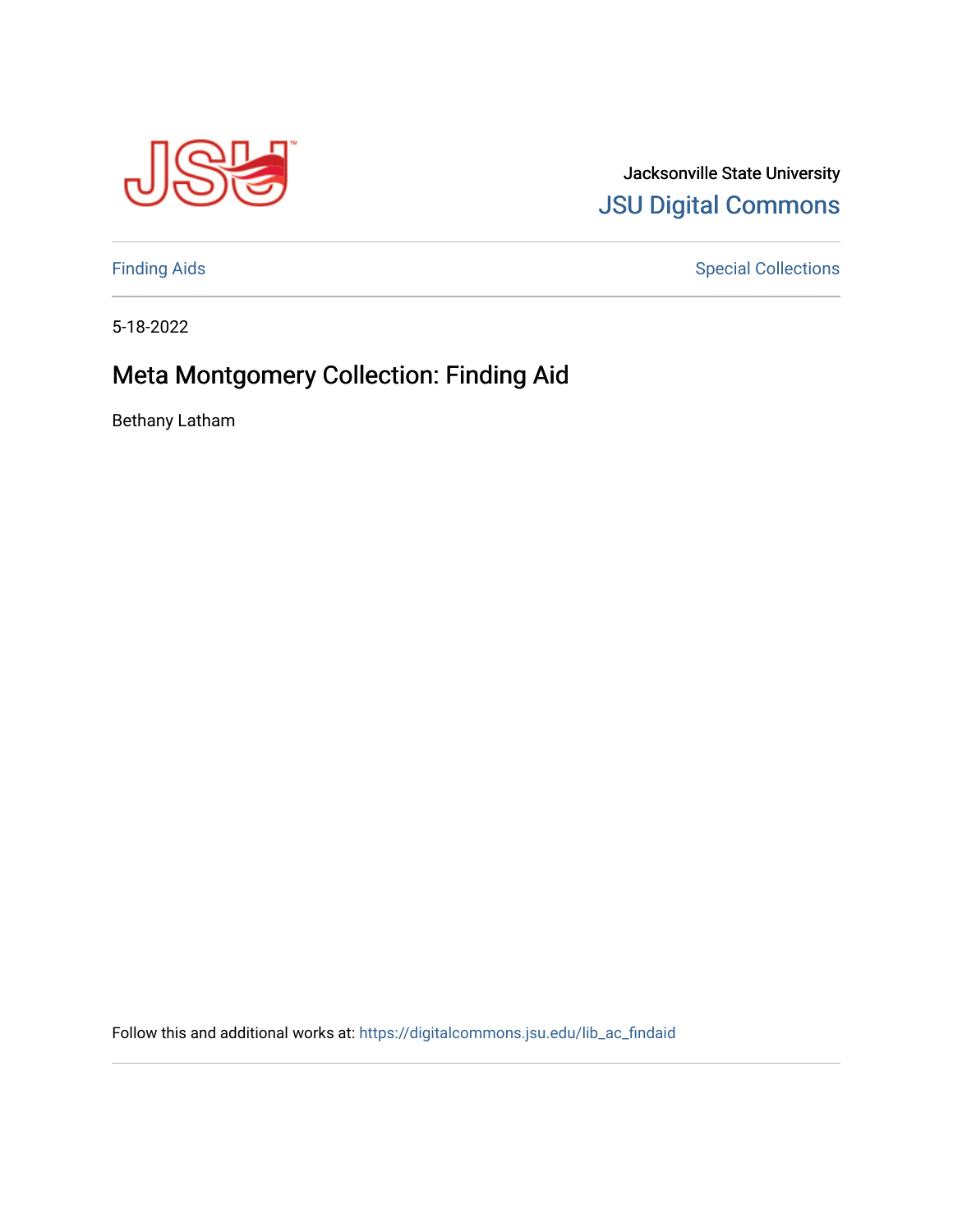# **Meta Montgomery Collection | Finding Aid**

## **Summary Information**

### **Repository**

Houston Cole Library Alabama Gallery, 10<sup>th</sup> Floor 700 Pelham Road North Jacksonville, AL 36265-1602 256.782.8195

**Creator** Houston Cole Library

**Title** Meta Montgomery Collection

**Date** 1920s-1970s

**Extent** 1 folder, 2 boxes, 180 items

# **Background Information**

#### **Scope and Content Note**

This collection (cataloged on Bib #560716) contains programs, menus, ticket stubs and magazines related to theatre, opera, and concert performances (primarily the Metropolitan Opera, but also various other venues) attended by Meta Perkins Hightower Montgomery (1919-1996). Montgomery, a native of Mississippi, married Hugh Battles Montgomery, a major in the US Army. Major Montgomery's last posting was to Fort McClellan, Alabama, from which he retired, and both he and his wife spent the remainder of their lives in Jacksonville.

In addition to the items above, one small box (approximately 9"x11"x1") of miscellanea contained newspaper clippings, photographs from World War I (possibly of George Hightower) and the 1920s, telegrams from members of the Hightower family, and various manuscript items (eg, poems). These items were offered to and accepted by Mississippi State University Libraries, which has a substantial collection of archival materials related to Meta Montgomery and associated families (eg, Hightower, Perkins, Castles and Stiles). The materials were transferred to the special collections section of Mississippi State University Libraries in February 2022.

(Sources: Information found in the Mississippi State University archival collections.)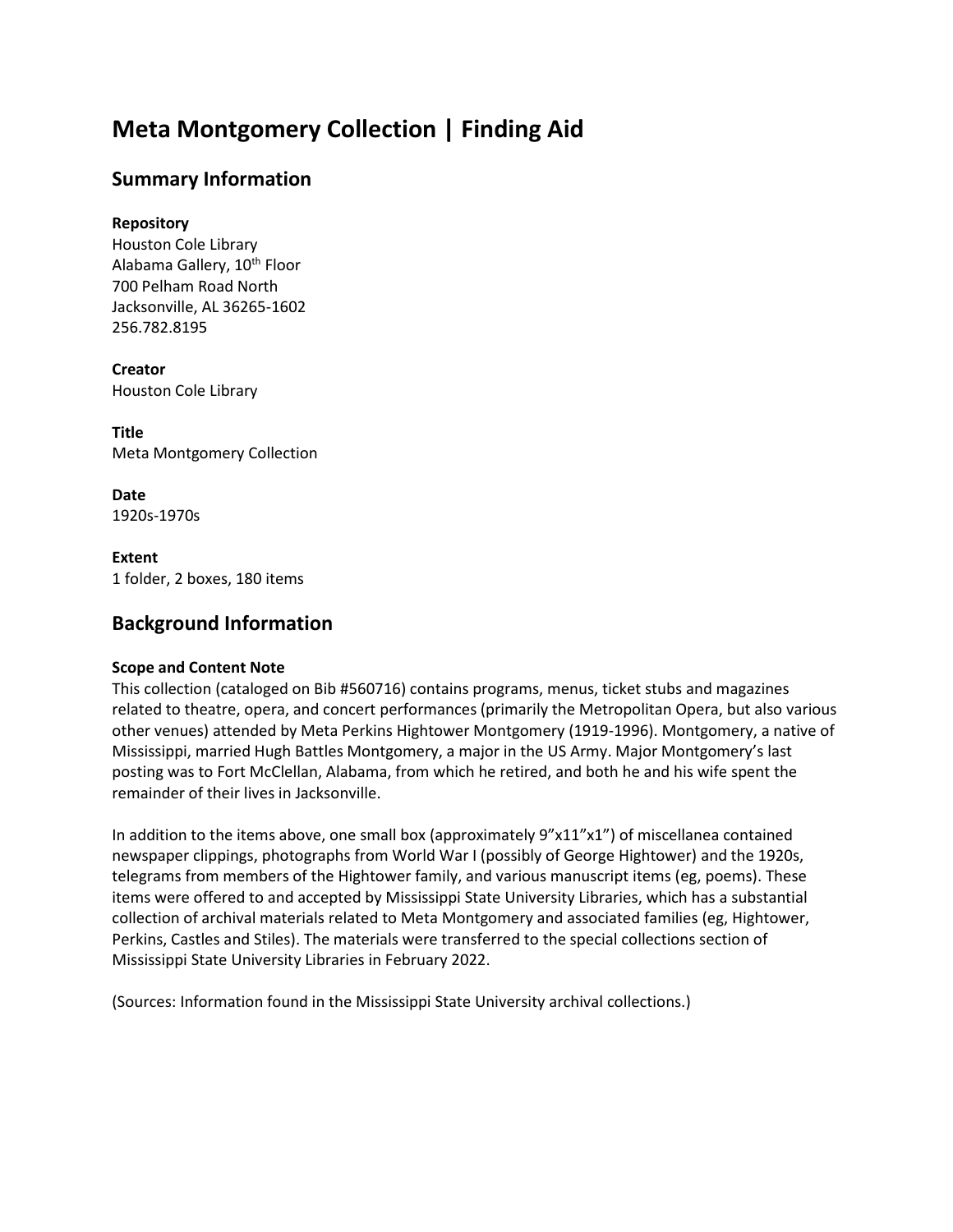#### **Arrangement**

This collection is arranged by type of material, then chronologically:

- Box 1: *Playbill* Magazines, 1961-1977
- Box 2: Programs, c. 1940s-1986
- Folder: Programs, Menus, Ticket Stubs, 1924-1969

## **Administrative Information**

#### **Access and Use**

This collection is open to researchers under the guidelines set out in the *Houston Cole Library Policy and Procedures Manual*, Alabama Gallery section. Please consult the policy for specific instructions.

The materials are the property of Jacksonville State University and are intended for non-commercial use. Materials may be copied for research, teaching, personal, or any fair use as defined by U.S. copyright law. Materials may not be altered in any way. Users of these materials are asked to acknowledge Jacksonville State University. For questions or further information about usage rights, please contact the Library's Digital Projects & Special Collections Department at 256.782.8195.

#### *Preferred citation*

Meta Montgomery Collection, Houston Cole Library.

#### **Provenance**

The provenance of these items is unknown; a catalog record was created for them prior to 1999. Neither Montgomery, her husband, nor any children seem to have attended or been affiliated with JSU. There is also no connection with JSU President Theron Montgomery. It is likely the items were donated to the Library upon Meta Montgomery's death in the 1990s.

#### **Processing Information**

Arranged and described by Bethany Latham, 2022.

#### **Physical Condition**

Items are in good condition.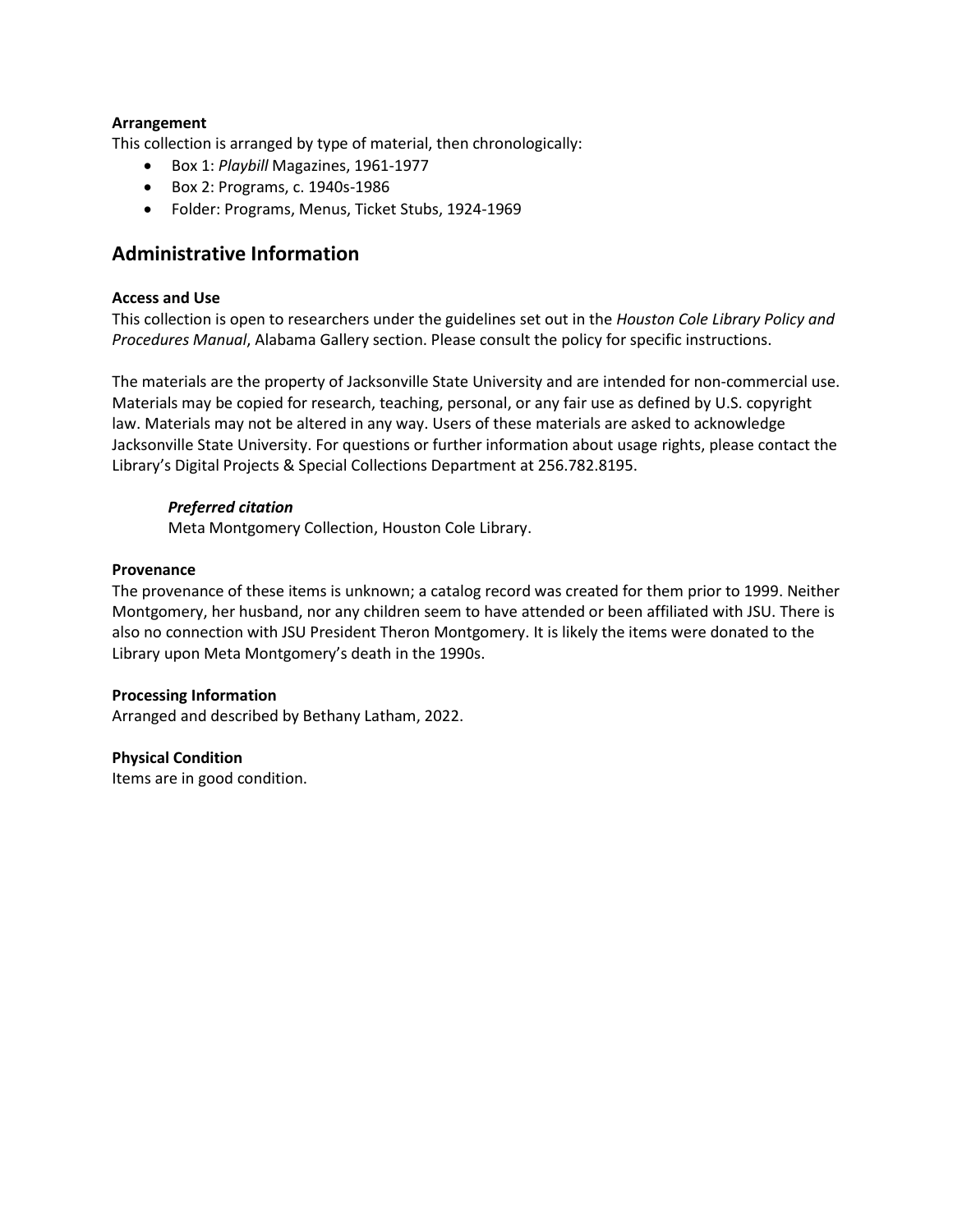# **Container Contents and Collection Inventory**

# **MONT 1**

## **Folder 1 | Programs, Menus, Ticket Stubs, 1924-1969**

| <b>Item</b>             | <b>Title/Description</b>                                                                                                                                                            | <b>Date</b>    |
|-------------------------|-------------------------------------------------------------------------------------------------------------------------------------------------------------------------------------|----------------|
| $\mathbf{1}$            | Aeolian Hall (Program) Featuring Beatrice Mack, Soprano                                                                                                                             | 14 Oct 1924    |
| $\overline{2}$          | Aeolian Hall, 1924-1925 Season (Program) Featuring Beatrice Mack,<br>Soprano                                                                                                        | 14 Oct 1924    |
| $\overline{\mathbf{3}}$ | The All-Artists Ensemble, 1924-1925 Season (Program), Auditorium John<br><b>Wanamaker New York</b>                                                                                  | c. 18 Oct 1924 |
| $\overline{\mathbf{4}}$ | Carnegie Hall (Program) Featuring Rosa Raisa, Soprano, of the Chicago<br>Opera Company, Giacomo Rimini, Baritone, of the Chicago Opera<br>Company, Magdeleine Brard, French Pianist | 18 Oct 1924    |
| 5                       | The Town Hall (Program) City Music League Featuring Madame Helen<br>Stanley, Soprano, and Mr. Albert Spalding, Violinist                                                            | c. 19 Oct 1924 |
| 6                       | Carnegie Hall (Program) Featuring Joint Song Recital by Louise Homer,<br>Contralto, Louise Homer Stires (Soprano)                                                                   | 26 Oct 1924    |
| $\overline{\mathbf{z}}$ | Carnegie Hall (Program) Featuring Joint Song Recital by Louise Homer,<br>Contralto, Louise Homer Stires (Soprano)                                                                   | 26 Oct 1924    |
| 8                       | Metropolitan Opera House, 1924-1925 Season (Program) Featuring<br>"Madama Butterfly"                                                                                                | c. 22 Nov 1924 |
| $\mathbf{9}$            | Metropolitan Opera House, 1924-1925 Season (Program) Featuring "State<br>Symphony Orchestra"                                                                                        | c. 7 Dec 1924  |
| 10                      | "Harpsichord and Piano in the Works of Hayden and Mozart by Wanda<br>Landowska (Translated from the French)"                                                                        | c. 12 Dec 1924 |
| 11                      | Carnegie Hall (Program) Featuring Wanda Landowska, Harpsichord and<br>Piano, Paul Kochanski, Violin, Rene Pollain, Viola, Ewssei Beloussoff,<br>Violoncello                         | 12 Dec 1924    |
| 12                      | Manhattan Opera House (Program) Featuring John McCormack                                                                                                                            | c. 14 Dec 1924 |
| 13                      | Metropolitan Opera House, 1924-1925 Season (Program) Featuring<br>"Parsifal"                                                                                                        | c. 1 Jan 1925  |
| 14                      | Carnegie Hall (Program) Featuring the New York Symphony Orchestra                                                                                                                   | 2 Jan 1925     |
| 15                      | Metropolitan Opera House, 1924-1925 Season (Program) Featuring<br>"Tannhauser"                                                                                                      | c. 3 Jan 1925  |
| 16                      | Aeolian Hall, 1924-1925 Season (Program) Featuring Claire Dux, Soprano                                                                                                              | 5 Jan 1925     |
| 17                      | Sam S. Shubert Theatre (Program, single page) Featuring "Othello"                                                                                                                   | 10 Jan 1925    |
| 18                      | Carnegie Hall (Program) Featuring The Philharmonic Society of New York                                                                                                              | 10 Jan 1925    |
| 19                      | Carnegie Hall (Program) Featuring Josef Lhevinne, Piano                                                                                                                             | 12 Jan 1925    |
| 20                      | Metropolitan Opera House, 1924-1925 Season (Program) Featuring<br>"Dinorah"                                                                                                         | c. 22 Jan 1925 |
| 21                      | Metropolitan Opera House, 1924-1925 Season (Program) Featuring "La<br>Gioconda"                                                                                                     | c. 31 Jan 1925 |
| 22                      | Metropolitan Opera House, 1924-1925 Season (Program) Featuring<br>"Falstaff"                                                                                                        | c. 2 Feb 1925  |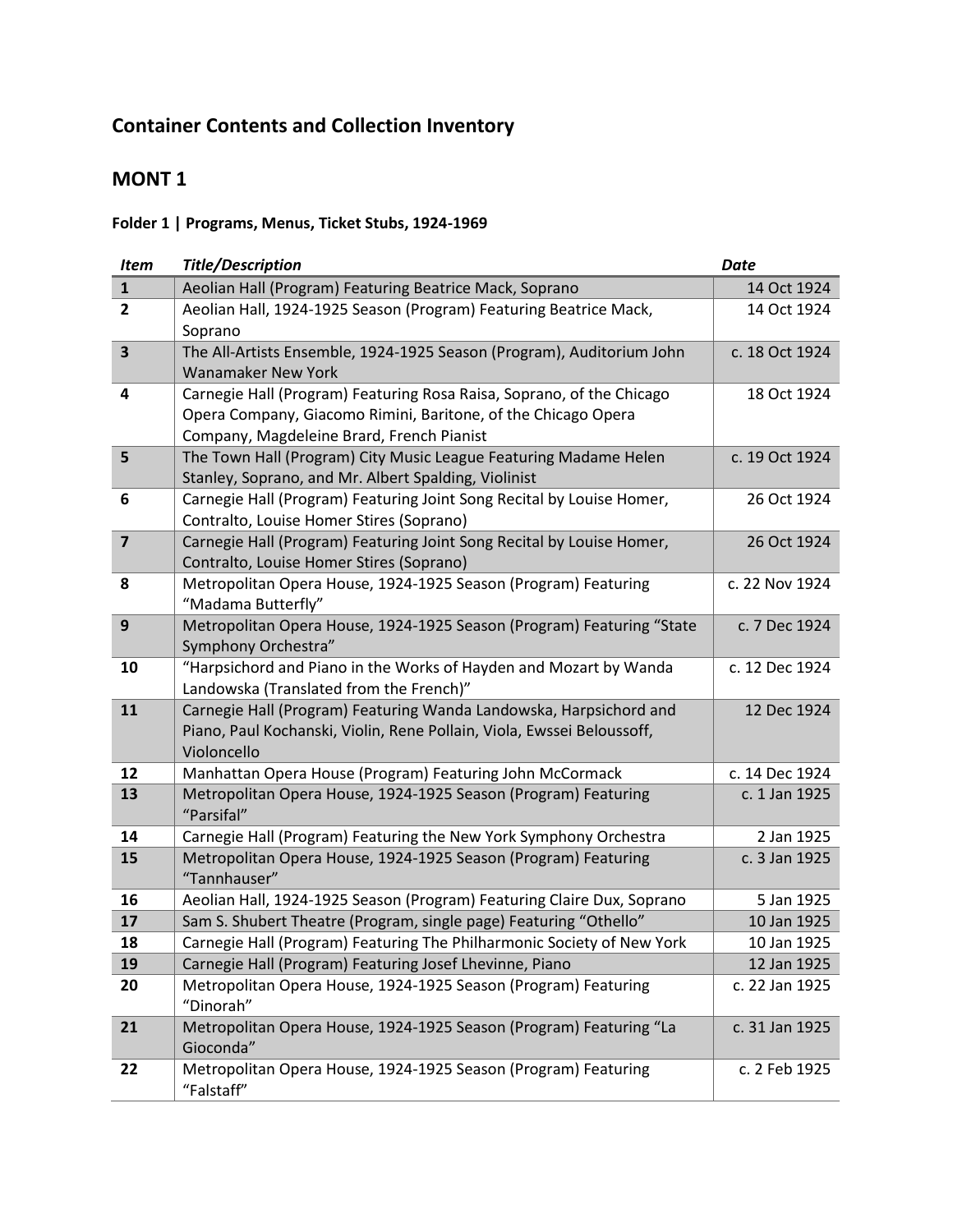| 23 | Carnegie Hall (Program) Featuring Tito Schipa, Premier Tenor, Chicago<br>Opera Company     | 9 Feb 1925     |
|----|--------------------------------------------------------------------------------------------|----------------|
| 24 | Metropolitan Opera House, 1924-1925 Season (Program) Featuring<br>"Tosca"                  | c. 10 Feb 1925 |
| 25 | Carnegie Hall (Program) Featuring Fritz Kreisler                                           | 21 Feb 1925    |
| 26 | Imperial Theatre, The Magazine Theatre Program (Program) Featuring<br>"Rose-Marie"         | 16 Mar 1925    |
| 27 | Carnegie Hall (Program) Featuring The Oratorio Society of New York                         | 5 Apr 1925     |
| 28 | Metropolitan Opera House, 1924-1925 Season (Program) Featuring<br>"Petruschka"             | c. 11 Apr 1925 |
| 29 | Metropolitan Opera House, 1924-1925 Season (Program) Featuring<br>"Petruschka" [duplicate] | c. 11 Apr 1925 |
| 30 | Tower Suite Menu, the Time & Life Building, Rockefeller Center                             | unknown        |
| 31 | St. Francis Café Medallion Restaurant Menu                                                 | c. 1940s       |
| 32 | The Old Spaghetti Factory Café & Excelsior Coffee House Menu                               | [after 1956]   |
| 33 | Theatre Ticket Stub, Metropolitan Opera                                                    | 2 Nov 1968     |
| 34 | Theatre Ticket Stub, Temple Theatre                                                        | 11 Feb 1969    |
| 35 | Theatre Ticket Stub, Municipal Auditorium                                                  | 26 Feb 1969    |
| 36 | Theatre Ticket Stub, Municipal Auditorium                                                  | 27 Feb 1969    |
| 37 | Theatre Ticket Stub, Phillips High School Auditorium                                       | 11 Mar 1969    |
| 38 | Theatre Ticket Stub, Metropolitan Opera House Lincoln Center                               | 10 May 1969    |
| 39 | Theatre Ticket Stub, Theatre Four                                                          | 13 May 1969    |
| 40 | Theatre Ticket Stub, Biltmore Theatre                                                      | 14 May 1969    |
| 41 | Theatre Ticket Stub, Grand Tier                                                            | 16 May 1969    |
| 42 | Theatre Ticket Stub, Metropolitan Opera                                                    | 17 May 1969    |
| 43 | Theatre Ticket Stub, New York State Theatre                                                | 18 May 1969    |
| 44 | Theatre Ticket Stub, 46 <sup>th</sup> Street Theatre                                       | 19 May 1969    |
| 45 | Theatre Ticket Stub, Morosco Theatre                                                       | 20 May 1969    |
| 46 | Theatre Ticket Stub, Imperial Theatre                                                      | 22 May 1969    |

## **BOX 1 | Playbill Magazines, 1961-1977**

| <b>Item</b> | <b>Title/Description</b>                                                   | <b>Date</b> |
|-------------|----------------------------------------------------------------------------|-------------|
| 1           | Camelot (Broadway, Majestic Theatre, Playbill) Vol. 5, No. 31              | 31 Jul 1961 |
| 2           | Bye Bye Birdie (Broadway, Sam S. Shubert Theatre, Playbill) Vol. 5, No. 31 | 31 Jul 1961 |
| 3           | Irma La Douce (Broadway, Plymouth Theatre, Playbill) Vol. 5, No. 32        | 7 Aug 1961  |
| 4           | Beyond the Fringe (Broadway, John Golden Theatre, Playbill) Vol 1., No. 32 | 5 Aug 1963  |
| 5           | She Loves Me (Broadway, Eugene O'Neill Theatre, Playbill) Vol 1., No. 32   | 5 Aug 1963  |
| 6           | Enter Laughing (Broadway, Henry Miller's Theatre, Playbill) Vol 1., No. 32 | 5 Aug 1963  |
| 7           | 110 In the Shade (Broadway, Broadhurst Theatre, Playbill) Vol. 1, No. 48   | 25 Nov 1963 |
| 8           | Here's Love (Broadway, Sam S. Shubert Theatre, Playbill) Vol. 1, No. 48    | 25 Nov 1963 |
| 9           | Nobody Loves An Albatross (Broadway, Lyceum Theatre, Playbill) Vol. 1,     | May 1964    |
|             | No. 5                                                                      |             |
| 10          | High Spirits (Broadway, Alvin Theatre, Playbill) Vol. 1, No. 5             | May 1964    |
| 11          | Hello, Dolly! (Broadway, St. James Theatre, Playbill) Vol. 1, No. 5        | May 1964    |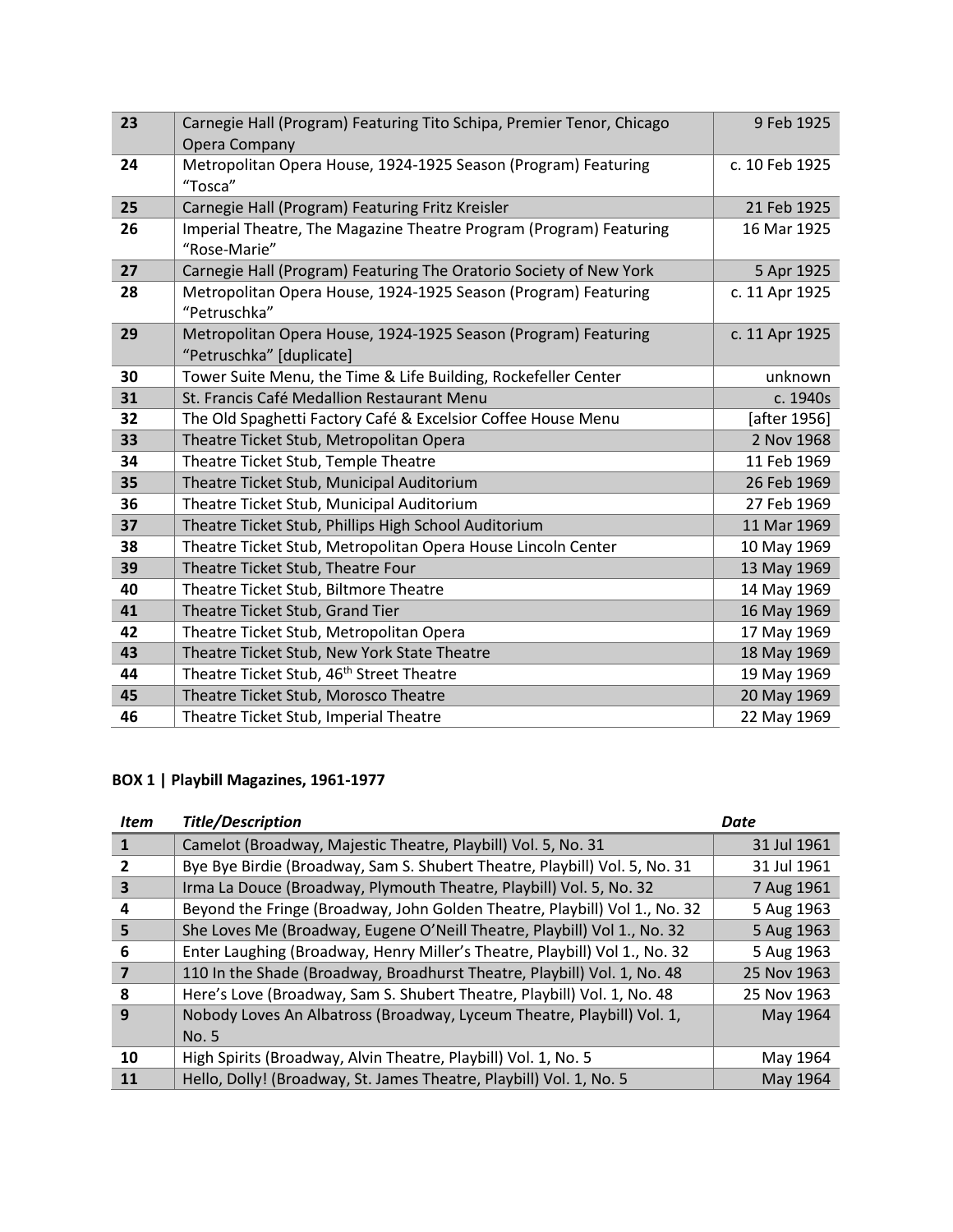| 12       | After the Fall (Broadway, Anta Washington Square Theatre, Playbill) Vol. 1,<br>No. 9                                | Sept 1964            |
|----------|---------------------------------------------------------------------------------------------------------------------|----------------------|
| 13       | Fade Out - Fade In (Broadway, Mark Hellinger Theatre, Playbill) Vol. 1, No.<br>9                                    | Sept 1964            |
| 14       | Any Wednesday (Broadway, Music Box, Playbill) Vol. 1, No. 9                                                         | Sept 1964            |
| 15       | Funny Girl (Broadway, Winter Garden, Playbill) Vol. 1, No. 9                                                        | Sept 1964            |
| 16       | The Fantasticks (Broadway, Little Fox Theatre, Playbill) Vol. 1, No. 9                                              | Sept 1964            |
| 17       | Barefoot in the Park (Broadway, Biltmore Theatre, Playbill) Vol. 1, No. 9                                           | Sept 1964            |
| 18       | Slow Dance on the Killing Ground (Broadway, Plymouth Theatre, Playbill)<br>Vol. 2, No. 1                            | Jan 1965             |
| 19       | On A Clear Day You Can See Forever (Broadway, Mark Hellinger Theatre,<br>Playbill) Vol. 2, No. 10                   | Oct 1965             |
| 20       | Skyscraper (Broadway, Lunt-Fontanne Theatre, Playbill) Vol. 2, No. 10                                               | Oct 1965             |
| 21       | Man of La Mancha (Broadway, Anta Washington Square, Playbill) Vol. 3,<br>No. 5                                      | May 1966             |
| 22       | Philadelphia, Here I Come! (Broadway, Helen Hayes Theatre, Playbill) Vol.<br>3, No. 5                               | May 1966             |
| 23       | It's a BirdIt's a PlaneIt's Superman (Broadway, Alvin Theatre, Playbill)<br>Vol. 3, No. 5                           | May 1966             |
| 24       | Cabaret (Broadway, Broadhurst Theatre, Playbill) Vol. 3, No. 11                                                     | Nov 1966             |
| 25       | The Homecoming (Broadway, Music Box, Playbill) Vol. 5, No. 5                                                        | May 1967             |
| 26       | Illya Darling (Broadway, Mark Hellinger Theatre, Playbill) Vol. 5, No. 5                                            | May 1967             |
| 27       | You Know I Can't Hear You When the Water's Running (Broadway,<br>Ambassador Theatre, Playbill) Vol. 5, No. 5        | May 1967             |
| 28       | The City Center of Music and Drama, Inc. (Broadway, Playbill) Vol. 5, No. 5                                         | May 1967             |
| 29       | The Apple Tree (Broadway, Shubert Theatre, Playbill) Vol. 5, No. 5                                                  | May 1967             |
| 30       | Hair (Broadway, Biltmore Theatre, Playbill) Vol. 5, No. 8                                                           | Aug 1968             |
| 31       | Forty Carats (Broadway, Morosco Theatre, Playbill) Vol. 6, No. 5                                                    | May 1969             |
| 32       | 1776 (Broadway, 46 <sup>th</sup> St. Theatre, Playbill) Vol. 6, No. 5                                               | May 1969             |
| 33       | Promises, Promises (Broadway, Shubert Theatre, Playbill) Vol. 6, No. 6                                              | May 1969             |
| 34       | Zorba (Broadway, Imperial Theatre, Playbill) Vol. 6, No. 6                                                          | May 1969             |
| 35<br>36 | Home (Broadway, Morosco Theatre, Playbill) Vol. 7, No. 11                                                           | Nov 1970             |
| 37       | Company (Broadway, Alvin Theatre, Playbill) Vol. 7, No. 12<br>Sleuth (Broadway, Music Box, Playbill) Vol. 7, No. 12 | Dec 1970<br>Dec 1970 |
| 38       | Company (Broadway, Alvin Theatre, Playbill) Vol. 8, No. 5                                                           | May 1971             |
| 39       | Follies (Broadway, Winter Garden Theatre, Playbill) Vol. 8, No. 6                                                   | Jun 1971             |
| 40       | The Me Nobody Knows (Broadway, Helen Hayes Theatre, Playbill)                                                       | Aug 1971             |
| 41       | No, No, Nanette (Broadway, 46 <sup>th</sup> St. Theatre, Playbill)                                                  | Aug 1971             |
| 42       | Lenny (Broadway, Brooks Atkinson Theatre, Playbill)                                                                 | Aug 1971             |
| 43       | Two Gentlemen of Verona (Broadway, St. James Theatre, Playbill) Vol. 9,<br>No. 1                                    | Jan 1972             |
| 44       | The City Center of Music and Drama, Inc. (Broadway, New York City Ballet,<br>Playbill) Vol. 7                       | Dec 1972             |
| 45       | Butley (Broadway, Morosco Theatre, Playbill) Vol. 9, No. 12                                                         | Dec 1972             |
| 46       | Pippin (Broadway, Imperial Theatre, Playbill) Vol. 10, No. 8                                                        | Aug 1973             |
| 47       | A Little Night Music (Broadway, Shubert Theatre, Playbill) Vol. 10                                                  | Sept 1973            |
| 48       | Seesaw (Broadway, Mark Hellinger Theatre, Playbill) Vol. 10                                                         | Sept 1973            |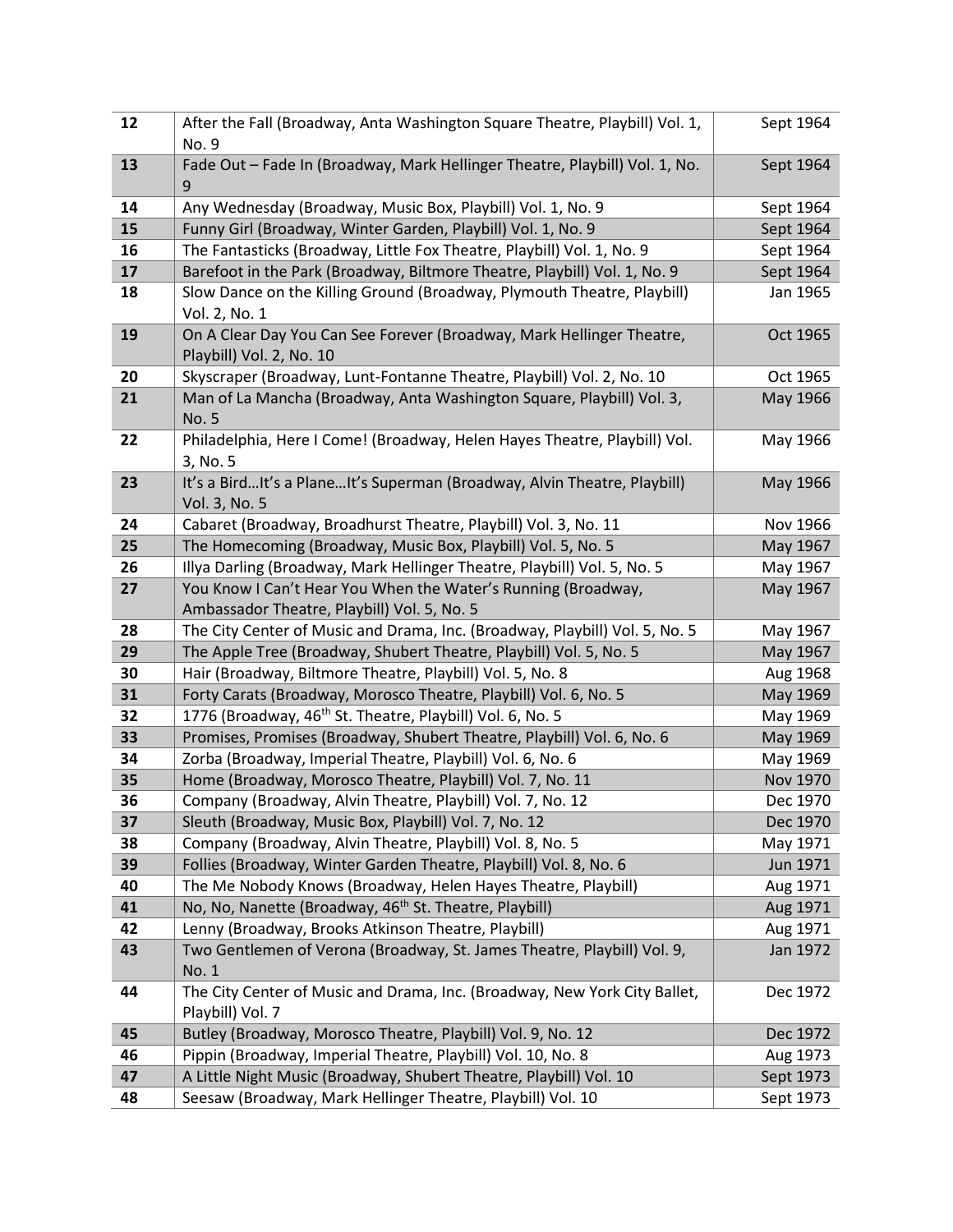| 49 | Music! Music! (Broadway, City Center 55 <sup>th</sup> Street Theatre, Playbill) Vol. 11 | May 1974 |
|----|-----------------------------------------------------------------------------------------|----------|
| 50 | Same Time, Next Year (Broadway, Brooks Atkinson Theatre, Playbill)                      | Apr 1975 |
| 51 | Candide (Broadway, The Broadway Theatre, Playbill)                                      | Apr 1975 |
| 52 | Sherlock Holmes (Broadway, Broadhurst Theatre, Playbill)                                | Apr 1975 |
| 53 | Equus (Broadway, Plymouth Theatre, Playbill)                                            | Apr 1975 |
| 54 | I Love My Wife (Broadway, Ethel Barrymore Theatre, Playbill)                            | Jun 1977 |
| 55 | Side By Side by Sondheim (Broadway, Music Box, Playbill)                                | Jun 1977 |
| 56 | Gemini (Broadway, The Little Theatre, Playbill)                                         | Jun 1977 |
| 57 | Annie (Broadway, Alvin Theatre, Playbill)                                               | Jun 1977 |
| 58 | The King and I (Broadway, Uris Theatre, Playbill)                                       | Jun 1977 |

## **BOX 2 | Programs, c. 1940s -1986**

| <b>Item</b>             | <b>Title/Description</b>                                                      | <b>Date</b>      |
|-------------------------|-------------------------------------------------------------------------------|------------------|
| $\mathbf{1}$            | Strauss Festival (Souvenir Concert Program, undated)                          | c. late 1940s or |
|                         |                                                                               | early 1950s      |
| $\overline{2}$          | Metropolitan Opera, Tour 1961 - Birmingham (Program) Featuring "La            | 8 May 1961       |
|                         | Traviata"                                                                     |                  |
| $\overline{\mathbf{3}}$ | Metropolitan Opera, Tour 1961 - Birmingham (Program) Featuring                | 9 May 1961       |
|                         | "Martha"                                                                      |                  |
| 4                       | Berkshire Festival 1961 (Tanglewood, Boston Symphony Orchestra,               | 5 July, 20 Aug   |
|                         | Brochure)                                                                     | 1961             |
| 5                       | Berkshire Festival 1961, 24 <sup>th</sup> Season (Tanglewood, Boston Symphony | 11-13 Aug        |
|                         | Orchestra, Program)                                                           | 1961             |
| 6                       | Berkshire Festival 1961, 24 <sup>th</sup> Season (Tanglewood, Boston Symphony | 18-20 Aug        |
|                         | Orchestra, Program)                                                           | 1961             |
| $\overline{7}$          | Berkshire Festival 1962, 25 <sup>th</sup> Season (Tanglewood, Boston Symphony | 10-12 Aug        |
|                         | Orchestra, Program)                                                           | 1962             |
| 8                       | Berkshire Festival 1962, 25 <sup>th</sup> Season (Tanglewood, Boston Symphony | 17-19 Aug        |
|                         | Orchestra, Program)                                                           | 1962             |
| $\mathbf{9}$            | Berkshire Festival 1962, 25 <sup>th</sup> Season (Tanglewood, Boston Symphony | 24-26 Aug        |
|                         | Orchestra, Program)                                                           | 1962             |
| 10                      | New York Philharmonic, 1962-1963 Season (Program) Featuring Mozart's          | Nov 1962         |
|                         | Symphony No. 41 ("Jupiter"), C Major, K, 551 and Bruckner's Symphony          |                  |
|                         | No. 7, E major                                                                |                  |
| 11                      | Metropolitan Opera, 1962-1963 Season (Program) Featuring "Ariadne auf         | c. 29 Dec 1962   |
|                         | Naxos"                                                                        |                  |
| 12                      | Berkshire Festival 1963, 26 <sup>th</sup> Season (Tanglewood, Boston Symphony | 26-28 Jul 1963   |
|                         | Orchestra, Program)                                                           |                  |
| 13                      | Berkshire Festival 1963, 26 <sup>th</sup> Season (Tanglewood, Boston Symphony | 2-4 Aug 1963     |
|                         | Orchestra, Program)                                                           |                  |
| 14                      | Berkshire Festival 1963, 26 <sup>th</sup> Season (Tanglewood, Boston Symphony | 9-11 Aug 1963    |
|                         | Orchestra, Program)                                                           |                  |
| 15                      | New York Philharmonic, 1963-1964 Season (Program) Featuring Baird's           | Nov 1963         |
|                         | Four Essays for Orchestra, Dvorak's Symphony N. 4, G major, Opus 88, and      |                  |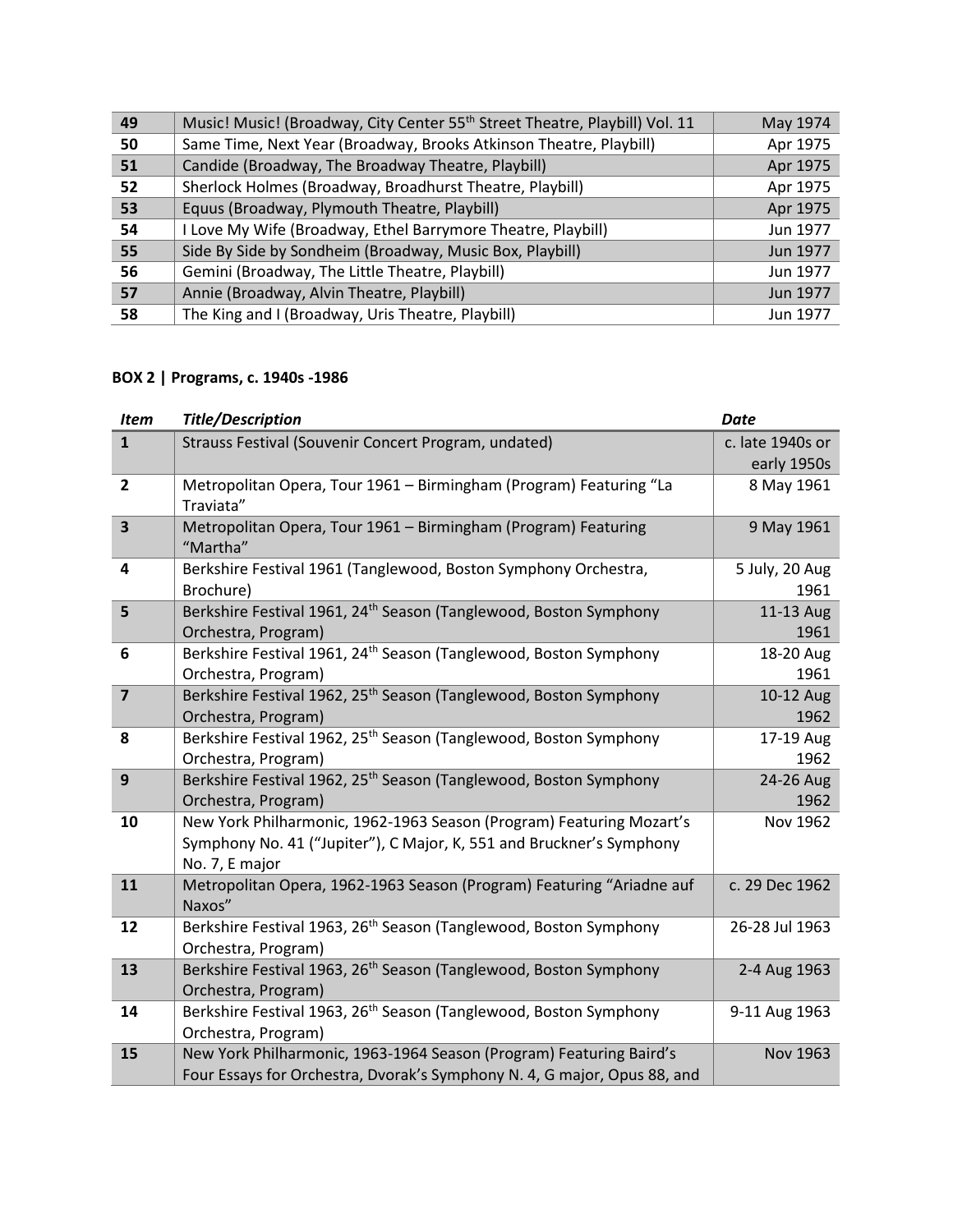|    | Tchaikovsky's Concerto No. 1 for Piano and Orchestra, B flat minor, Opus<br>23                                                                                                                                                          |                             |
|----|-----------------------------------------------------------------------------------------------------------------------------------------------------------------------------------------------------------------------------------------|-----------------------------|
| 16 | Metropolitan Opera, 1963-1964 Season (Program) Featuring                                                                                                                                                                                | c. 29 Nov 1963              |
| 17 | "Goetterdaemmerung"<br>Metropolitan Opera, 1963-1964 Season (Program) Featuring "The Magic<br>Flute"                                                                                                                                    | c. 30 Nov 1963              |
| 18 | Metropolitan Opera, 1963-1964 Season (Program) Featuring "La<br>Sonnambula"                                                                                                                                                             | c. 3 May 1964               |
| 19 | Metropolitan Opera, 1963-1964 Season (Program) Featuring "Otello"                                                                                                                                                                       | c. 9 May 1964               |
| 20 | San Francisco Magazine "Salute to the St Francis' 60 <sup>th</sup> Year"                                                                                                                                                                | Jun 1964                    |
| 21 | San Francisco Opera, 1964 Season (War Memorial Opera House, Program)<br>Featuring "Il Trovatore," "Fidelio," "Turandot"                                                                                                                 | 16-17, 20-22<br>Oct 1964    |
| 22 | Carnegie Hall, 73 <sup>rd</sup> Season (Program) Featuring Down Town Glee Club                                                                                                                                                          | c. 18 Dec 1964              |
| 23 | "The Sound of Music" (Souvenir Book)                                                                                                                                                                                                    | c. 1965                     |
| 24 | Eddy Arnold Concert (Souvenir Program)                                                                                                                                                                                                  | c. 1965                     |
| 25 | Showcard Vol. 3, No. 18 (Square East, Program) Featuring "Ben Bagley's<br>'the Decline and Fall of the Entire World as Seen Through the Eyes of Cole<br>Porter revisited"                                                               | 28 Sept, 5 Oct<br>1965      |
| 26 | Chicago Symphony Orchestra, 75 <sup>th</sup> Season (Program)                                                                                                                                                                           | 30 Sept-2 Oct<br>1965       |
| 27 | New York Philharmonic, 1965-1966 Season (Program) Featuring<br>Moussorgsky's Prelude to "Khovanshchin," Prokofieff's Concerto No. 3 for<br>Piano and Orchestra, C major, Opus 26, and Tchaikovsky's Symphony No.<br>5, E minor, Opus 64 | Oct 1965                    |
| 28 | Carnegie Hall, 74 <sup>th</sup> Season (Program) Featuring Jeanne-Marie Darre, Pianist                                                                                                                                                  | c. 27 Oct 1965              |
| 29 | Metropolitan Opera, 1965-1966 Season (Program) Featuring "Don Carlo"                                                                                                                                                                    | c. 30 Oct 1965              |
| 30 | Metropolitan Opera National Company, Inaugural Season 1965-1966 -<br>Birmingham (Program) Featuring "Carmen"                                                                                                                            | 28 Jan 1966                 |
| 31 | Metropolitan Opera National Company, Inaugural Season 1965-1966<br>(Program) Featuring "Cinderella"                                                                                                                                     | 29 Jan 1966                 |
| 32 | Stage Magazine Vol. 1, No. 4 (Palace Theatre, Program) Featuring "Gwen<br>Verdon as Sweet Charity"                                                                                                                                      | May 1966                    |
| 33 | Carnegie Hall, 74 <sup>th</sup> Season (Program) Featuring The Eddy Arnold Show                                                                                                                                                         | c. 19 May 1966              |
| 34 | Metropolitan Opera, 1966-1967 Season (Program) Featuring "La<br>Gioconda"                                                                                                                                                               | c. 23 Nov 1966              |
| 35 | Metropolitan Opera, 1966-1967 Season (Program) Featuring "Fledermaus"                                                                                                                                                                   | c. 19 Jan 1967              |
| 36 | Metropolitan Opera House, Spring 1967, The Royal Ballet, (Program)<br>Featuring "Swan Lake"                                                                                                                                             | $18$ Apr $- 28$<br>May 1967 |
| 37 | Evergreen Program Vol. 1, No. 6 (Program) Featuring "America Hurrah"                                                                                                                                                                    | May 1967                    |
| 38 | "You're A Good Man, Charlie Brown" (Theatre 80 St. Marks, Program)                                                                                                                                                                      | 27 May 1967                 |
| 39 | Metropolitan Opera, 1967-1968 Season (Program) Featuring "Tosca"                                                                                                                                                                        | c. 9 Jan 1968               |
| 40 | The New Orleans Opera House Association (Municipal Auditorium,<br>Program) Presents 25 <sup>th</sup> Anniversary 1968 Spring Opera Season                                                                                               | Spring 1968                 |
| 41 | Metropolitan Opera House, Spring 1968, The Royal Ballet, (Program)                                                                                                                                                                      | $23$ Apr $-19$              |
|    | Featuring "The Nutcracker"                                                                                                                                                                                                              | May 1968                    |
| 42 | Bravo/Carnegie Hall, 76 <sup>th</sup> Season (Program) Vol. 7, No. 8, Featuring Down<br>Town Glee Club                                                                                                                                  | c. 1 May 1968               |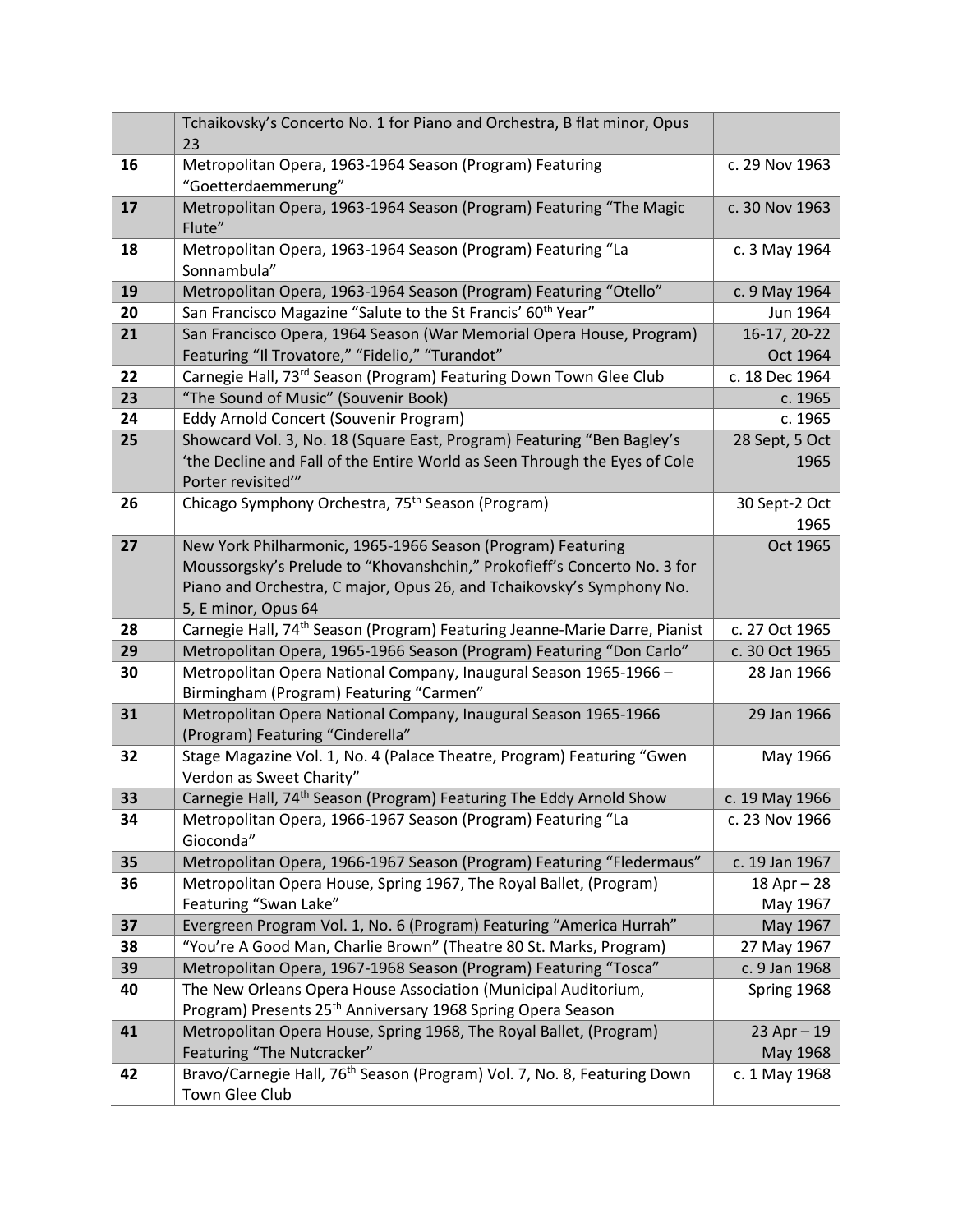| 43 | Metropolitan Opera, Tour 1968 - Memphis (Program) Featuring "Carmen,"<br>"La Forza Del Destino," "Romeo et Juliette"                                                  | 3-5 Jun 1968                     |
|----|-----------------------------------------------------------------------------------------------------------------------------------------------------------------------|----------------------------------|
| 44 | Evergreen Showcard Vol. 1, No. 22 (Theatre Four, Program) Featuring "The<br>Boys in the Band"                                                                         | 11 Aug 1968                      |
| 45 | New York City Opera (Lincoln Center, New York State Theatre, Program)<br>Vol. 3, No. 10                                                                               | c. 17 Sept-17<br><b>Nov 1968</b> |
| 46 | Metropolitan Opera, 1968-1969 Season (Program) Featuring "Die<br>Walkuere"                                                                                            | c. 31 Oct 1968                   |
| 47 | Metropolitan Opera, 1968-1969 Season (Program) Featuring "Simon<br>Boccanegra"                                                                                        | c. 2 Nov 1968                    |
| 48 | The Franco Zeffirelli Production of Romeo & Juliet (Souvenir Program)<br>[newspaper clipping stapled to front cover]                                                  | c. 1968                          |
| 49 | Evergreen Showcard Vol. 1, No. 22 (Village Gate, Program) Featuring<br>"Jacques Brel is Alive and Well and Living in Paris"                                           | 30 Jul-20 Aug<br>$[1968-1972]$   |
| 50 | Promenade, A New Musical (Promenade Theatre, Program)                                                                                                                 | [before 1969?]                   |
| 51 | Bravo/Carnegie Hall, 77 <sup>th</sup> Season (Program) Vol. 8, No. 7, Featuring<br>American Opera Society in "La Straniera"                                           | c. 26 Mar 1969                   |
| 52 | Bravo/Carnegie Hall, 77 <sup>th</sup> Season (Program) Vol. 8, No. 8, Featuring<br>American Opera Society in "Tiefland"                                               | c. 9 Apr 1969                    |
| 53 | New York Philharmonic, 1968-1969 Season (Program) Featuring Mahler's<br>Symphony No. 3, D minor                                                                       | May 1969                         |
| 54 | Evergreen Showcard Vol. 2, No. 14 (Theatre Four, Program) Featuring "The<br>Boys in the Band"                                                                         | 22, 29 Apr, 6,<br>13 May [1969?] |
| 55 | Alice Tully Hall, September 16 - October 2, 1969 (Program), The 7 <sup>th</sup> New<br>York Film Festival                                                             | 16 Sept $-2$ Oct<br>1969         |
| 56 | Alice Tully Hall, 1969-1970 (Program), The Juilliard School, Gala Alumni<br>Concert                                                                                   | c. 3 Oct 1969                    |
| 57 | Metropolitan Opera, 1969-1970 Season (Program) Featuring "La Fanciulla<br>del West"                                                                                   | c. 5 Mar 1970                    |
| 58 | Chicago Symphony Orchestra, 80 <sup>th</sup> Season (Program)                                                                                                         | 24-26 Sept<br>1970               |
| 59 | Great Performers at Philharmonic Hall, 1970-1971 Season (Program)<br>Featuring Montserrat Caballe, Soprano, and Miguel Zanetti, Piano                                 | Nov 1970                         |
| 60 | Playfare Vol. 2, No. 11 (Program) Featuring "Foreplay"                                                                                                                | Nov 1970                         |
| 61 | Metropolitan Opera, 1970-1971 Season (Program) Featuring "Don<br>Pasquale"                                                                                            | c. 26 Nov 1970                   |
| 62 | Metropolitan Opera, 1970-1971 Season (Program) Featuring "Carmen"                                                                                                     | c. 11 Mar 1971                   |
| 63 | Playfare Vol. 3, No. 8 (Program) Featuring "The House of Blue Leaves"                                                                                                 | Aug 1971                         |
| 64 | Mid-Summer Serenades: A Mostly Mozart Festival sponsored by the<br>Herman Goldman Foundation, Inc., August 1971 (Program) Featuring the<br>New York Chamber Orchestra | 2-28 Aug 1971                    |
| 65 | Berkshire Festival 1971, 34 <sup>th</sup> Season (Tanglewood, Boston Symphony<br>Orchestra, Program)                                                                  | 20-22 Aug<br>1971                |
| 66 | "Follies," A New Musical (Souvenir Program)                                                                                                                           | 1971                             |
| 67 | "No, No, Nanette" (Souvenir Program)                                                                                                                                  | 1971                             |
| 68 | Metropolitan Opera, 1972-1973 Season (Program) Featuring "Norma"                                                                                                      | c. 12 Feb 1973                   |